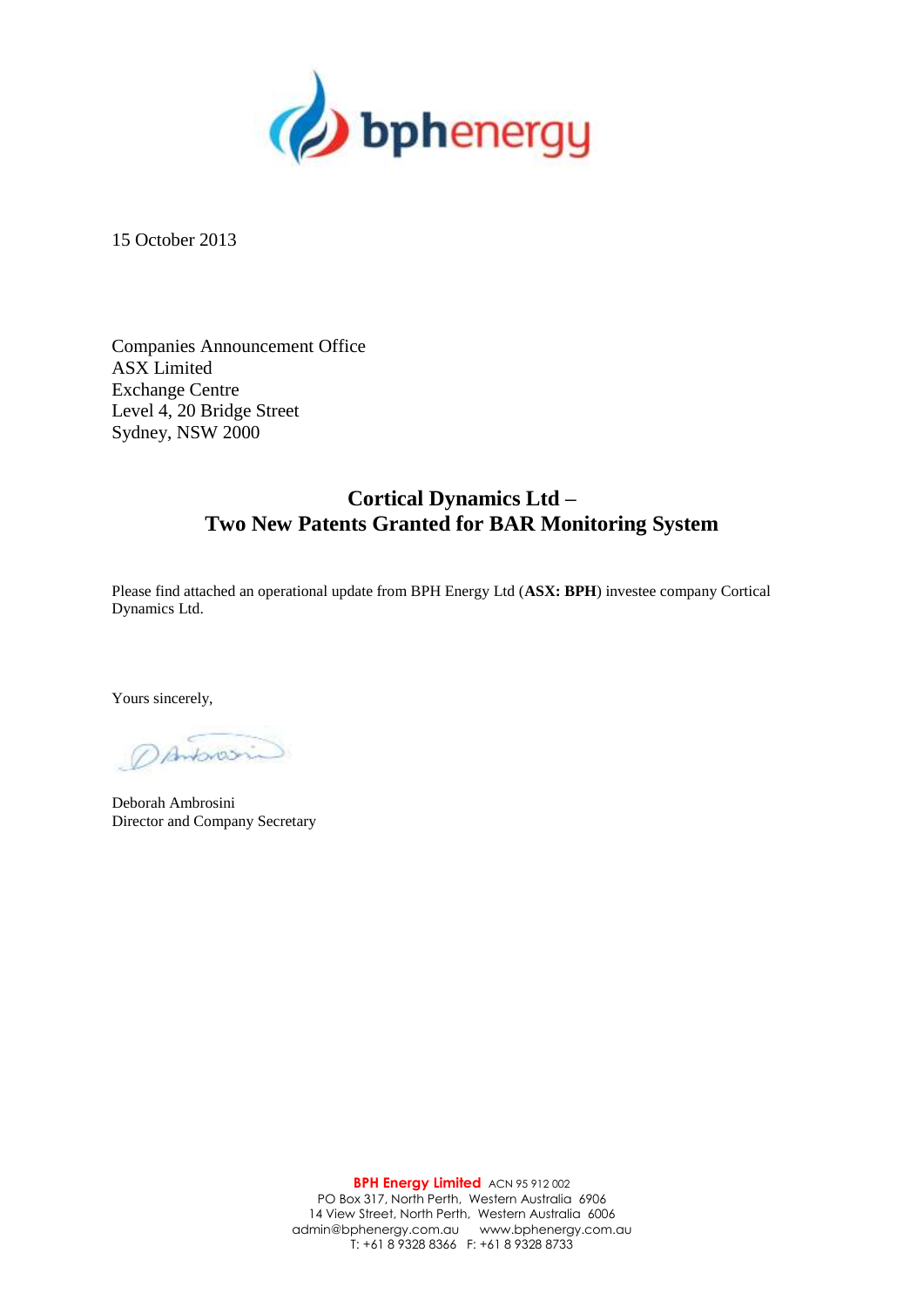

15 October 2013

BPH Energy Limited 14 View Street North Perth, WA 6006

## **Two New Patents Granted for BAR Monitoring System**

Cortical Dynamics ('Cortical") is pleased to provide the following update of its patent portfolio.

The patent entitled, 'EEG analysis system' has been granted by the US Patent and Trademark office. This patent has already been granted in Australia, China, Japan and New Zealand. It is Cortical's third granted patent within the US.

The US is the world's largest market for depth of anaesthesia monitoring, with an estimated 21 million people administered general anaesthesia for surgical procedures annually. The new patent provides an exclusivity period until July 2030.

Furthermore, Cortical is also pleased to inform BPH that the Australian patent entitled, 'Neurodiagnostic monitoring and display system' has been granted by the Australian patent office. The granted Australian Patent has an expiry date of November 2027.

Cortical's Chairman, Mr David Breeze commented, "The granting of these two patents is another major step in protecting Cortical's innovations in depth of anaesthesia monitoring. Our unique physiological approach to depth of anaesthesia monitoring has proven competitive advantages over other existing technologies and it has been recognized as being both novel and protectable."

Cortical has developed an extensive patent portfolio encapsulating the BAR monitoring system and its physiologically based algorithms, with patents granted throughout Australia, New Zealand, the United States, Japan and the People's Republic of China.

## **About the BAR Monitor**

The Brain Anaesthesia Response (BAR) monitoring system measures a patient's brain electrical activity, the electroencephalogram (EEG), in order to indicate how deeply anaesthetised a patient is during an operation via an adhesive sensor applied to the forehead. The BAR monitor is designed to assist anaesthetists and intensive care staff in ensuring patients do not wake unexpectedly, as well as reducing the incidence of side effects associated with the anaesthetic.